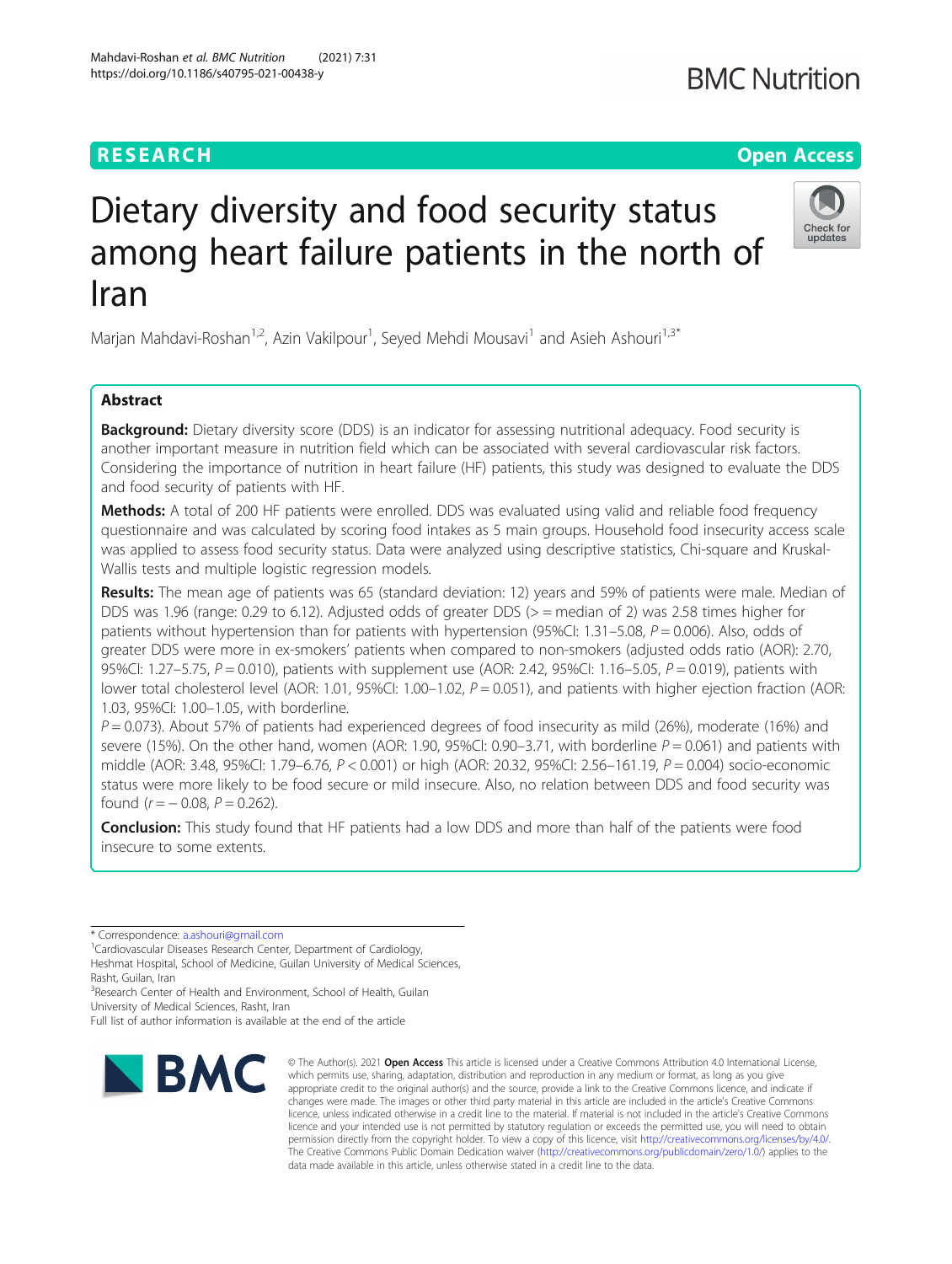Keywords: Dietary diversity score, Food frequency questionnaire, Food insecurity, Heart failure, Household food insecurity access scale

#### Background

Heart failure (HF) is an advanced health problem around the world which imposes high costs on health care systems [[1\]](#page-7-0). Prevalence of HF is increasing and it is estimated that about 26 million people worldwide are influenced by the disease [[2\]](#page-7-0).This is due to increased prevalence of its known risk factors such as: diabetes, hypertension, hyperlipidemia, ischemic heart disease, obesity and overweight [[1\]](#page-7-0). A vast body of literature have shown the relationship between dietary factors and cardiovascular diseases prevention [\[3](#page-7-0)–[6\]](#page-7-0). Cardiovascular diseases (CVDs) are one of the most significant medical challenges and are responsible for more than one third of deaths in Iran [[7](#page-7-0)]. HF is caused by many cardiovascular diseases, the most important of which is myocardial infarction [[8\]](#page-7-0). The prevalence of HF is reported between 0.4 to 4.3% in general population and has been estimated about 8% in Iranian population which is higher than other countries in this region [\[7](#page-7-0), [9\]](#page-7-0). Owing to the importance of HF and the increasing rate of complications resulting in mortality, the need to develop healthcare strategies and to manage patients' quality of life is growing [[1](#page-7-0), [8\]](#page-7-0). Frequency of nutritional inadequacy in patients with chronic HF is prominent and it is estimated that about 75–90% of patients with advanced HF suffer from malnutrition [\[2](#page-7-0)]. Energy protein malnutrition is often common in patients with HF because of increased energy needs for heart and lung function as well as decreased desire to eat food due to weakness and early satiety, besides, Risk of electrolyte imbalance and nutrients deficiency as a result of drug use such as diuretics in patients with HF indicate the necessity of paying attention to diet and adequate nutrition [\[10,](#page-7-0) [11\]](#page-7-0).

Dietary diversity score (DDS) is a valuable evaluation index and useful indicator for assessing nutritional adequacy. Dietary diversity constitutes a qualitative measurement of food consumption that accounts for household access to a variety of foods. It is also an indicator of the nutritional sufficiency of the diet of individuals [\[12,](#page-7-0) [13](#page-7-0)]. Taking into consideration the impact of dietary diversity on the supply of nutrients and vitamins, it is one of the most important components of a healthy diet [[14](#page-8-0), [15](#page-8-0)]. Having more variety in the daily diet is in association with more macro and micronutrients intake. Previous surveys have indicated that DDS may be relevant to the prevalence of some noncommunicable chronic disease such as CVDs, malignancies and metabolic syndrome [\[16](#page-8-0), [17\]](#page-8-0). The greater the dietary diversity of a diet is, the more protection it can provide against many chronic diseases [\[18](#page-8-0)–[20\]](#page-8-0).

Another important indicator in the field of nutrition is food security that means a situation in which all people have physical and economical access to adequate, healthy and nutritious food all the times and available foods provide the needs of a nutritious diet in harmony with people's interests to live an active, healthy life [\[21](#page-8-0)]. There have been two main aspects in all definitions of food security: 1-physical access to food which means availability of food in the environment 2 – Economic access in the form of having sufficient purchasing power to obtain food from the market or gain access to raw materials for production. Lack of access through acceptable ways or unreliable access to healthy foods is defined as food insecurity [[22](#page-8-0), [23\]](#page-8-0). Studies have shown that food insecurity can be associated with many health problems including CVDs risk factors such as hypertension, hyperlipidemia, diabetes, over weight and obesity [\[24,](#page-8-0) [25](#page-8-0)]. According to the food and agriculture organization in 2017, about 10% of the world's population are experiencing severe food insecurity [[26\]](#page-8-0).

Considering the importance of nutrition in patients suffering from HF disease, this study was designed to assess DDS and food security and some related factors among HF patients.

# **Methods**

#### Participants

This cross-sectional study was conducted on heart failure patients referring to Dr. Heshmat hospital, the only specialized center of cardiovascular diseases in Guilan province, Iran between December 2018 and November 2019.

Male and female in the age range of 20–70 years with HF with reduced ejection fraction (LVEF≤40%) who has not been on any special diet for one month before the study were included. The diagnosis of HF was confirmed by a cardiologist. Patients were included in the study if they had risk factors such as hypertension, diabetes, hyperlipidemia and obesity. On the contrary, incomplete questionnaires and individuals with no inclination to participate at any time of the study were excluded. Until the completion of the sample size, all consecutive patients who met the inclusion criteria were enrolled in the study.

## Data collection

After explaining the purpose of the study and obtaining informed consent, data was gathered. Demographic characteristics (such as sex, age, marital status, socioeconomic status based on household monthly income,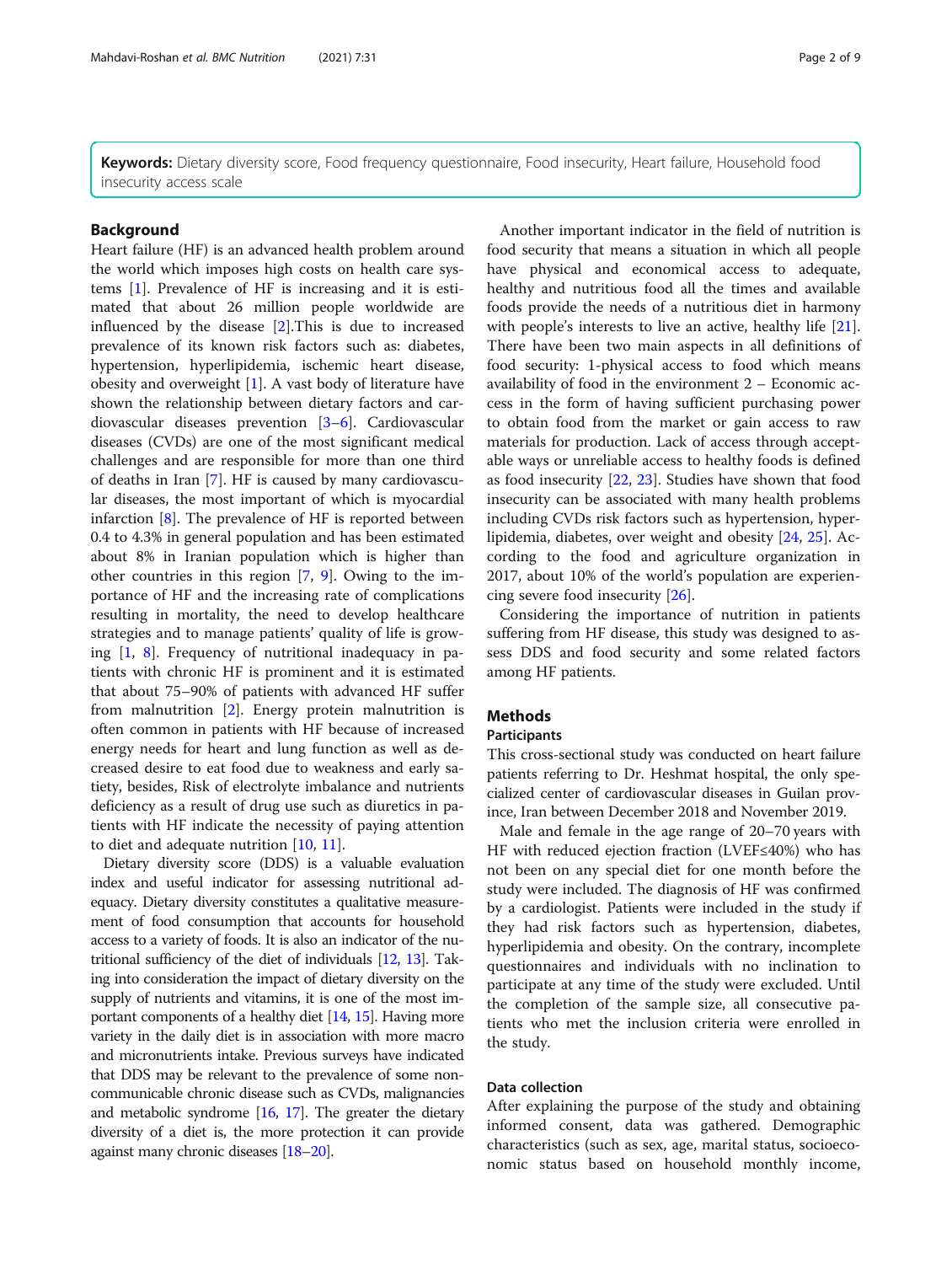household size, number of children, history of smoking, educational level, occupation) were collected by interview. Taking at least one of the Iron, Zinc, vitamin D, vitamin B groups, vitamin C and E supplements was recorded, as well. Anthropometric profile (such as height, weight, body mass index (BMI), waist circumference and loss of weight during last 6 months) were measured by trained healthcare providers and clinical information and medical history were gathered by reviewing the medical records of patients.

#### Dietary diversity assessment

Dietary diversity is a qualitative measure of food consumption that considers household access to various foods and is also an indicator of the adequacy of nutrients in a person's diet [\[12](#page-7-0), [13](#page-7-0)]. In order to evaluate dietary diversity, a 168 items semi-quantitative food frequency questionnaire (FFQ) was used [[27\]](#page-8-0). Previous studies in Iran have evaluated its validity and reliability [[13,](#page-7-0) [28\]](#page-8-0). Kant et.al method was used to score dietary diversity [\[29](#page-8-0)]. According to the food pyramid by the U.S department of agriculture, five main food groups including: bread and cereals, vegetables, fruits, meats and dairy products, were considered in the calculation of DDS. The main food groups then were divided into 23 subgroups, which showed the food diversity within each of the pyramid food groups. Subjects were questioned how often they consumed the given serving of each food item during the past year on a daily, weekly or monthly basis. If a person consumed at least half a portion of a food subgroup in a day, he/she was accounted as a consumer of that subgroup. Maximum food diversity score assigned to each of the five groups was 2. As such, a total score of 0 (min) to 10 (max) could be calculated from the sum of these numbers. The minimum score of dietary diversity is zero and the maximum is 10. The closer the dietary diversity score to 10, the more appropriate the dietary diversity is in the subjects [\[3](#page-7-0), [30](#page-8-0)].

#### Food security assessment

Food security assessment (food access) was performed using household food insecurity access scale (HFIAS) [[31\]](#page-8-0) which has been translated into Persian and validated using exploratory factor analysis in a previous study [[32\]](#page-8-0). It includes a set of 9 questions in order to measure food access component of the household. For each question, five options about the number of times of experiencing the situation  $(0 = never, 1 - rarely once or twice, 2$ sometimes (three to ten times), 3-often (more than ten times) during the period of one month (past 30 days) are considered. Obtained data can be used both quantitatively and qualitatively to assess food insecurity in the study population. The lowest score is 0 and the highest is 27. This criterion divides households into four groups in terms of security: safe (0–1 Points), mild insecurity (2–7 Points), moderate (8-14 Points) and severe (15–27 Points). The higher the household score, the greater the food insecurity is experienced [[33\]](#page-8-0).

#### Statistical analysis

The sample size of this study was determined based on Najibi et.al study [\[34](#page-8-0)]. A total of 200 patients were calculated on the basis of estimating about 67% prevalence of food insecurity, with confidence interval of 95% and accuracy of 7%, then adding 15% higher rate to compensate for the possible dropout.

Data were presented as frequency (percent), median (range) or mean (standard deviation (SD)). Chi-square test was used to investigate the relation between food diversity and patients' qualitative characteristics. Kruskal-Wallis test was used to investigate the relation between food diversity or food security and patients' quantitative characteristics. Spearman correlation coefficient test was used to investigate the relation between food diversity score and food security. Multivariable logistic regression models with stepwise backward method were used to identify characteristics independently associated with the food diversity or food security. All variables with significant level of 0.1 in the univariate analyses were assessed in the multivariable models. In the multivariable logistic regression model, dependent variables of DDS were grouped based on median and food insecurity were grouped based on complete security or mild insecurity compared to moderate or severe insecurity status. All analyses were performed by SPSS software version 21.

#### Results

Patients' demographic, anthropometric and clinical characteristics are shown in Table [1.](#page-3-0) Of all 200 patients included in the study, 59% were male. The mean age was 65 years  $(SD = 12.1)$ . Seventy-five percent of patients were married, 23% were widowed, 1% were divorced and 1% were single. Majority of patients (87%) had educational level lower than high school. Sixty-five % of the subjects were non-smokers and 24% stated that they had a history of smoking but no longer smoked.

Mean of BMI was  $27.40 \text{ kg/m}^2$  (SD: 5.23) and 44% of the patients reported having weight loss during past 6 month. The mean duration of suffering from HF was 2 years (range: < 2 month to 21 years), and about 50% of patients had a history of diabetes, 66% had hypertension, and also 23% reported taking supplements (Iron, Zinc, Vitamin D, vitamin B groups, vitamin C and E) (Table [1](#page-3-0)).

The median score of DDS was 1.96 (range: 0.29 to 6.12; mean: 2.10, SD: 0.92) and the highest to lowest food intake group based on the medians belonged to fruits, bread and cereals, dairy products, vegetables, and meats, respectively (Table [2](#page-4-0)).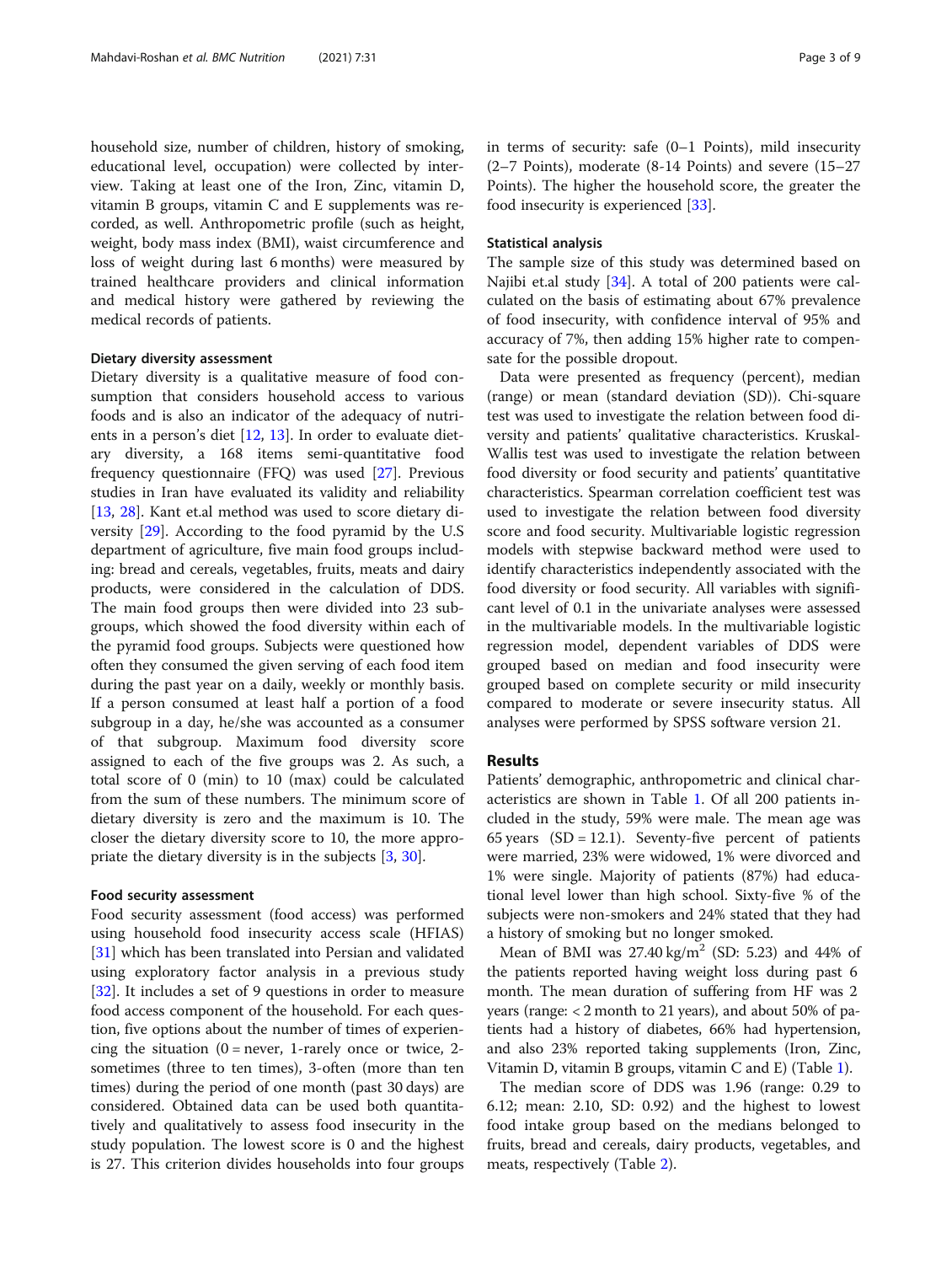<span id="page-3-0"></span>

|                             | <b>Table 1</b> Demographic, anthropometric and clinical |  |
|-----------------------------|---------------------------------------------------------|--|
| characteristics of patients |                                                         |  |

| Characteristic                                   | Total ( $n = 200$ ) |
|--------------------------------------------------|---------------------|
| Sex, no. (%)                                     |                     |
| Male                                             | 118(59)             |
| Female                                           | 82(41)              |
| Age (years), mean (SD, range)                    | 65(12.1, 20-89)     |
| Education, no. (%)                               |                     |
| Illiterate                                       | 96(48)              |
| Primary                                          | 47(23)              |
| Secondary                                        | 30(15)              |
| Diploma                                          | 19(10)              |
| Academic                                         | 8(4)                |
| Household size, no. (%)                          |                     |
| 1                                                | 30(15)              |
| 2                                                | 89(45)              |
| 3                                                | 49(24)              |
| 4 or more                                        | 32(16)              |
| Socioeconomic status, no. (%)                    |                     |
| Low                                              | 85(42)              |
| Middle                                           | 95(48)              |
| High                                             | 20(10)              |
| Smoking status, no. (%)                          |                     |
| Non-smoker                                       | 130(65)             |
| Former-smoker                                    | 48(24)              |
| Current smoker                                   | 22(11)              |
| BMI category, no. (%)                            |                     |
| Under weight                                     | 2(1)                |
| Normal                                           | 66(33)              |
| Overweight                                       | 80(40)              |
| Obese                                            | 52(26)              |
| Weight loss in the last 6 months (yes), no. (%)  | 87(44)              |
| Waist circumference (cm), mean (SD)              | 95 (25)             |
| Supplement use <sup>a</sup> , no. (%)            | 46(23)              |
| History of disease, no. (%)                      |                     |
| Heart disease                                    | 70(35)              |
| Diabetes                                         | 99(50)              |
| Hypertension                                     | 131(66)             |
| Hyperlipidemia                                   | 74(37)              |
| Heart failure duration (years), mean (SD, range) | $2.6(3.6, 0.1-21)$  |
| FBS (mg/dl), mean (SD)                           | 146(67)             |
| TC (mg/dl), mean (SD)                            | 142(47)             |
| TG (mg/dl), mean (SD)                            | 112(61)             |
| HDL (mg/dl), mean (SD)                           | 39(10)              |
| LDL (mg/dl), mean (SD)                           | 80(39)              |
| Ejection fraction (%), mean (SD)                 | 27(11.7)            |

SD indicated standard deviation, BMI body mass index, FBS fasting blood sugar, TC total cholesterol, TG triglyceride, HDL high density lipoprotein, LDL low density lipoprotein, BUN blood urea nitrogen, NA sodium, K potassium <sup>a</sup>Supplement use was indicated as taking at least one of the Iron, Zinc, vitamin D, vitamin B groups, vitamin C and E supplementations

The median score of food security was 2.5 (range: 0 to 26; mean: 5.31, SD = 6.33). About 57% (95%CI: 50 to 64%) of patients had experienced degrees of food insecurity, categorized as mild (26, 95%CI: 20 to 32%), moderate (16, 95%CI: 11 to 22%) and severe (15, 95%CI: 11 to 20%).

Univariable analyses showed that patients with a history of hypertension ( $P = 0.026$ ), patients who did not take supplements  $(P = 0.044)$  and those with a longer duration of suffering from HF  $(p = 0.009)$  had significantly less dietary diversity; while former smokers compared to non-smokers had significantly greater diversity in their diet ( $P = 0.006$ ) (Table [3\)](#page-5-0). In the multiple logistic regression model, hypertension, smoking, taking supplement, total cholesterol level and left ventricular ejection fraction level (LVEF) were entered in the model. Patients without hypertension (adjusted odds ratio (AOR): 2.58, 95%CI: 1.31–5.08,  $P = 0.006$ ), ex-smokers compared to non-smokers (AOR: 2.70, 95%CI: 1.27–5.75, P = 0.010), patients with supplement use (AOR: 2.42, 95%CI: 1.16– 5.05,  $P = 0.019$ ), patients with lower total cholesterol level (AOR: 1.01, 95%CI: 1.00-1.02,  $P = 0.051$ ) and higher LVEF (AOR: 1.03, 95%CI: 1.00–1.05,  $P = 0.073$ ) were more likely to have DDS of 2 or more (Table [4](#page-6-0)).

Also, univariable analyses in assessing relation between patients' characteristics and food security status showed that men were more likely to experience severe food insecurity than women  $(P = 0.032)$ , waist circumference was higher in patients who reported more food insecurity  $(P =$ 0.048) and patients who had poor economic status were significantly more likely to have food insecure status ( $P =$ 0.001). Also, patients with higher education were experiencing higher levels of food security  $(P = 0.026)$  (Table [3](#page-5-0)). The results of multiple logistic regression model showed that only patients' gender and socio-economic status were independently related to the food security status.

Based on the data, although the overall prevalence of food insecurity among women was higher than men, women experienced more mild level of food insecurity and odds of being in food secure or mild insecure status was more in women compared to men (AOR: 1.90, 95%CI: 0.90–3.71,  $P = 0.061$ ) and men on the other hand experienced more severe level of food insecurity. Also, Patients with middle (AOR: 3.48, 95%CI: 1.79–6.76, P < 0.001) or high (AOR: 20.32, 95%CI: 2.56-161.19,  $P =$ 0.004) socio-economic status compared to low socioeconomic status were more likely to be in complete food security or mild insecurity status (Table [4\)](#page-6-0).

There has not been any statistically significant correlation between food security and dietary diversity  $(r = -$ 0.080,  $P = 0.262$ ).

# **Discussion**

Adequate nutrition for people suffering from HF disease is of high importance because of the imbalance of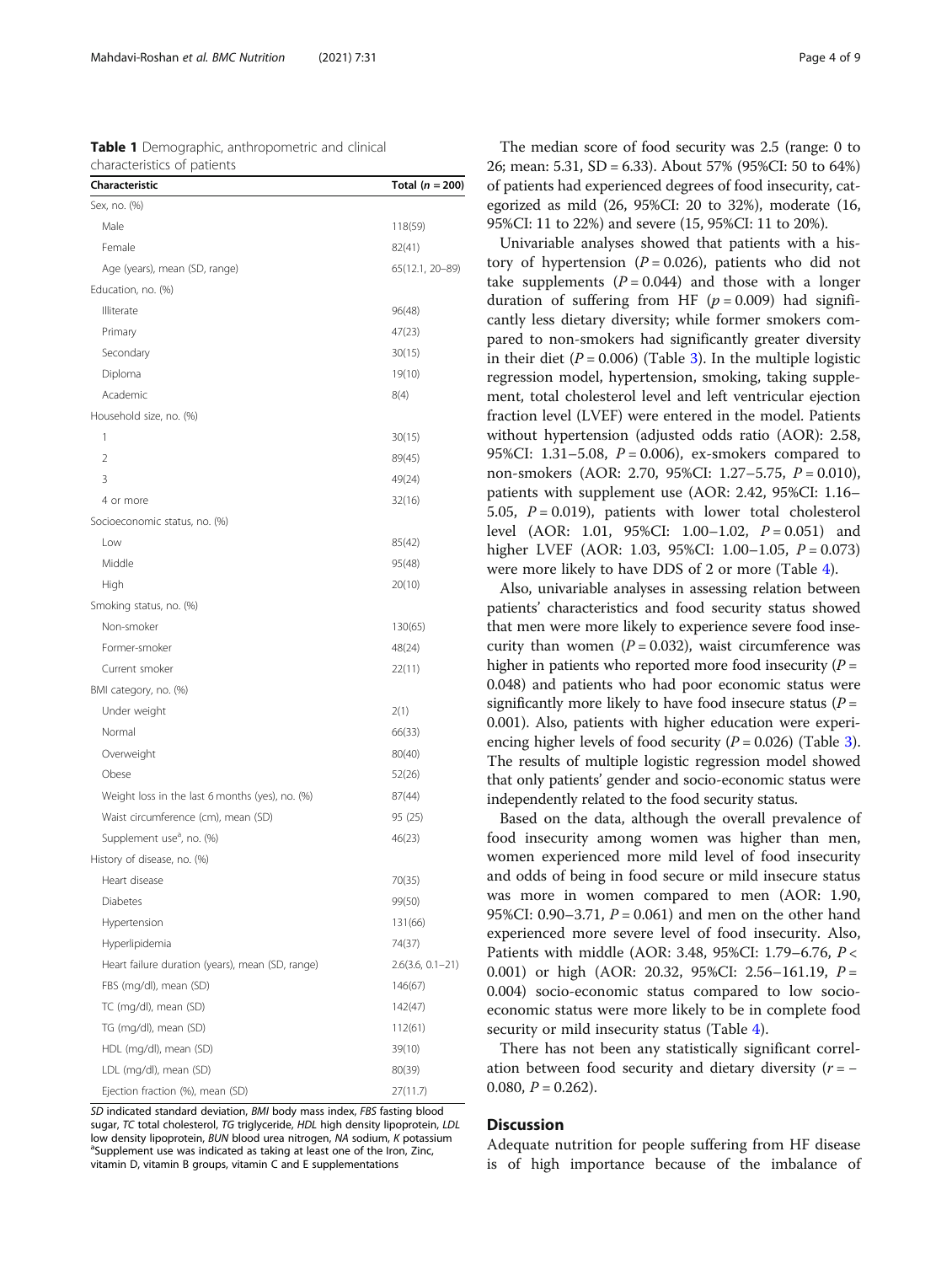<span id="page-4-0"></span>**Table 2** Patients dietary diversity score based on Kant ( $n = 200$ )

| DDS of food pyramid groups <sup>a</sup> Median Mean SD |      |      |      | Min.             | Max. |
|--------------------------------------------------------|------|------|------|------------------|------|
| <b>Total score</b>                                     | 1.96 | 2.10 | 0.92 | 0.29             | 6.12 |
| Bread and cereals                                      | 0.57 | 0.67 | 0.24 | $\Omega$         | 1.14 |
| Bean and vegetables                                    | 0.29 | 0.20 | 0.23 | $\Omega$         | 1.14 |
| Fruits                                                 | 0.67 | 0.44 | 0.46 | $\Omega$         | 2.00 |
| <b>Meats</b>                                           | 0.00 | 0.26 | 036  | $\Omega$         | 2.00 |
| Dairy products                                         | 0.40 | 0.53 | 0.34 | $\left( \right)$ | 2.00 |

DDS indicated dietary diversity score, SD standard deviation

<sup>a</sup>The range of score in each food group is 0 to 2 and the range of score in total is 0 to 10

electrolytes and vitamins and lack of micronutrients due to the use of diuretics  $[10, 11]$  $[10, 11]$  $[10, 11]$  $[10, 11]$ . According to dietary guidelines, dietary diversity is one of the components of a healthy diet. Eating a variety of diets provides the most protection against chronic diseases [\[35,](#page-8-0) [36](#page-8-0)]. There is very limited information about cardiac patients' nutritional status in north of Iran [[37](#page-8-0)]. To the best of our knowledge this study is one of the first studies evaluating DDS and food security in HF patients.

This study conducted among patients with HF showed high prevalence of low dietary diversity in subjects (Mean  $DDS = 2.10 \pm 0.92$ . Regarding the assessment of DDS in relation to CVDs risk factors, mean dietary diversity score (mean DDS = 4.71) obtained in Farhangi et al. study was higher than this study [\[4](#page-7-0)]. In the study of Dere KAL et al. who investigated DDS in diabetic and hypertensive patients, average individual DDS was reported to be poor, although mean of obtained DDSs in both groups of patients were higher than present study [\[5](#page-7-0)]. Also, mean DDS in Azadbakht et al. research evaluating the association of DDS and CVDs risk factors was found higher than this study [[3\]](#page-7-0). Iran is a multi-ethnic country with a rapid nutrition and health transition which results in significant alterations in nutrition status of the population [\[38,](#page-8-0) [39](#page-8-0)]; Therefore, dietary insufficiency and specific nutrients deficiencies characterize the diet of the people, and overeating and obesity are evident in over a third of the population [[40](#page-8-0), [41\]](#page-8-0).

In present study the most consumed food groups belonged to fruits and grains, however, Azadbakht et al. study which investigated the association of DDS with metabolic syndrome in tehranian adults reported that dairy products, vegetables and fruits, were most used by the study subjects, respectively  $[6]$  $[6]$ . In Dere K et al. research the most consumed food groups belonged to vegetables (onion, tomato and peppers), cereals, fish, oils and fats in both diabetic and hypertensive groups while fruits, other vegetables, nuts and seeds were the least consumed [\[5](#page-7-0)]. The differences between studies can be considered as a result of differences in characteristics of study population, various sample size and different

questionnaire use. Furthermore, geographical and cultural aspects can highly affect diet and nutrition habits which should not be ignored.

Present survey reported a significant relationship between duration of suffering from HF, hypertension, smoking status and dietary diversity. Subjects with hypertension, longer duration of suffering from HF and patients who were not taking any supplement had less varied diet while those who quit smoking (former smokers) showed greater dietary diversity in comparison to non-smokers. In addition, our results showed that individuals with high cholesterol level and low ejection fraction were more likely to experience low diversity in their diet.

On the basis of Azadbakht et al. study, carried out on tehranian adults, dietary diversity had an inverse association with metabolic syndrome, high blood pressure, high triglyceride level and abnormal glucose levels. In their study, participants with greater DDS reported consuming healthier food groups. Hence, they concluded that greater dietary diversity might be in association with lower possibility of having some metabolic disorders [[6\]](#page-7-0). Another research in Iran showed that people with higher dietary diversity score had lower risk of hypertension [\[3](#page-7-0)]. Also, Farhangi et al. found that patients with lower DDS had significantly higher serum triglycerides and systolic blood pressure value [\[4](#page-7-0)]. This can possibly be attributed to a healthier lifestyle related to higher DDS such as using more fiber, fruits, vegetables and lower intake of meat and cholesterol [[3\]](#page-7-0).

All these findings demonstrate that dietary diversity can be associated with some CVDs risks. Higher dietary diversity may have significant correlation with lower CVDs risks and better health condition. Also it can show that DDS may be useful for investigating correlations between diet quality and some chronic diseases including cardiovascular risks [[3,](#page-7-0) [4,](#page-7-0) [6\]](#page-7-0).

There have been several definitions for food security. All of them state that food security includes two main parts; physical access (availability of food) and economical access [\[22](#page-8-0), [23\]](#page-8-0). Regarding the obtained results on the status of food security among HF patients, in current research more than half of the patients (57%) were experiencing degrees of food insecurity. The prevalence of food insecurity in this study is in consistency with prior studies conducted in this region. A systematic review on 31 studies in 2016 indicated that prevalence of food insecurity among Iranian households was about 49% [\[42](#page-8-0)]. Moreover, approximately 294.7 million people in south Asia have experienced food insecurity to some extents [[43\]](#page-8-0). Bashir et al. also reported that 23% of the households in Pakistan were found to be food insecure [\[44](#page-8-0)]. The situation is getting worse in developing countries as a result of high prices of products and economic crises.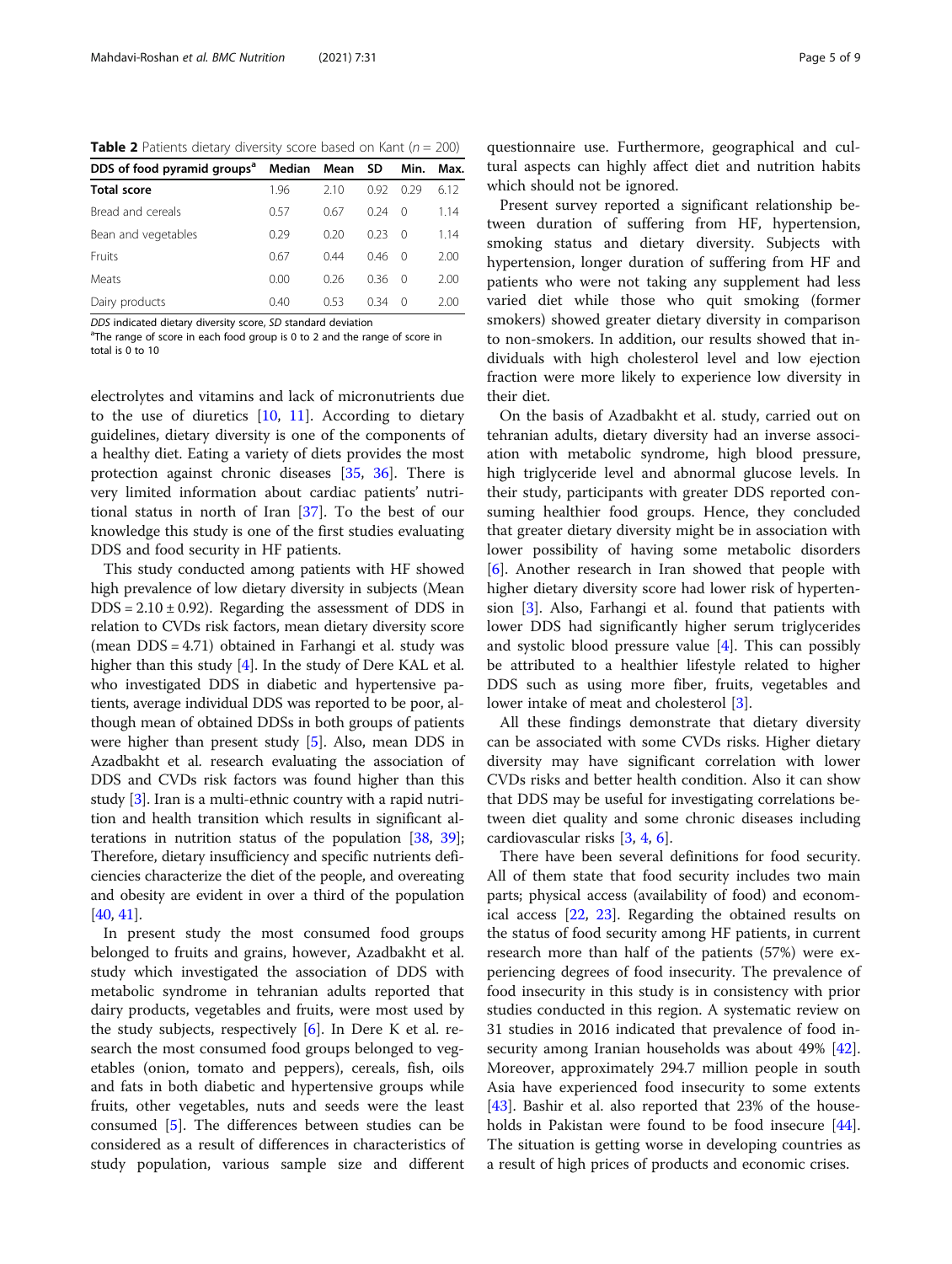| Characteristic                                            | Dietary diversity score |                                    |           | Food secure status   |                             |                                 |                               |       |
|-----------------------------------------------------------|-------------------------|------------------------------------|-----------|----------------------|-----------------------------|---------------------------------|-------------------------------|-------|
|                                                           | $\lt 2$                 | $> = 2$<br>$(n = 100)$ $(n = 100)$ | P*        | Secure<br>$(n = 86)$ | Mild insecure<br>$(n = 52)$ | Moderate insecure<br>$(n = 32)$ | Severe insecure<br>$(n = 30)$ | P*    |
| Sex, no. (%)                                              |                         |                                    | $0.774**$ |                      |                             |                                 |                               | 0.032 |
| Male                                                      | 58(49)                  | 60(51)                             |           | 56(47)               | 22(19)                      | 19(16)                          | 21(18)                        |       |
| Female                                                    | 42(51)                  | 40(49)                             |           | 30(37)               | 30(37)                      | 13(16)                          | 9(11)                         |       |
| Age (years), mean (SD)                                    | 66 (12.3)               | 65 (12.0)                          | 0.515     | 66(11.0)             | 65(13.7)                    | 62(14.5)                        | 69(8.9)                       | 0.312 |
| Education, no. (%)                                        |                         |                                    | 0.529     |                      |                             |                                 |                               | 0.026 |
| Illiterate                                                | 51(53)                  | 45(47)                             |           | 33(34)               | 30(31)                      | 14(15)                          | 19(20)                        |       |
| Primary                                                   | 25(53)                  | 22(47)                             |           | 20(43)               | 11(23)                      | 6(13)                           | 10(21)                        |       |
| Secondary                                                 | 14(47)                  | 16(53)                             |           | 14(47)               | 8(27)                       | 8(27)                           | O(0)                          |       |
| Diploma                                                   | 8(42)                   | 11(58)                             |           | 13(68)               | 3(16)                       | 3(16)                           | O(0)                          |       |
| Academic                                                  | 2(25)                   | 6(75)                              |           | 6(75)                | O(0)                        | 1(13)                           | 1(13)                         |       |
| Household size, no. (%)                                   |                         |                                    | 0.430     |                      |                             |                                 |                               | 0.270 |
| 1                                                         | 13(43)                  | 17(57)                             |           | 17(57)               | 3(10)                       | 4(13)                           | 6(20)                         |       |
| 2                                                         | 46(52)                  | 43(48)                             |           | 37(42)               | 25(28)                      | 11(12)                          | 16(18)                        |       |
| 3                                                         | 28(57)                  | 21(43)                             |           | 20(41)               | 15(31)                      | 11(22)                          | 3(6)                          |       |
| 4 or more                                                 | 13(41)                  | 19(59)                             |           | 12(38)               | 9(28)                       | 6(19)                           | 5(16)                         |       |
| Socioeconomic status, no. (%)                             |                         |                                    | $0.303**$ |                      |                             |                                 |                               | 0.001 |
| Low                                                       | 46(54)                  | 39(46)                             |           | 31(36)               | 14(16)                      | 19(22)                          | 21(25)                        |       |
| Middle                                                    | 47(49)                  | 48(51)                             |           | 44(46)               | 30(32)                      | 12(13)                          | 9(9)                          |       |
| High                                                      | 7(35)                   | 13(65)                             |           | 11(55)               | 8(40)                       | 1(5)                            | O(0)                          |       |
| Smoking status, no. (%)***                                |                         |                                    | $0.030**$ |                      |                             |                                 |                               | 0.439 |
| Non-smoker                                                | 72(55)                  | 58(45)                             |           | 54(42)               | 39(30)                      | 19(15)                          | 18(14)                        |       |
| Former-smoker                                             | 16(33)                  | 32(67)                             |           | 20(42)               | 10(21)                      | 8(17)                           | 10(21)                        |       |
| Current smoker                                            | 12(55)                  | 10(45)                             |           | 12(55)               | 3(14)                       | 5(23)                           | 2(9)                          |       |
| BMI category, no. (%)                                     |                         |                                    | 0.513     |                      |                             |                                 |                               | 0.794 |
| Under weight                                              | 1(50)                   | 1(50)                              |           | O(0)                 | 1(50)                       | 1(50)                           | O(0)                          |       |
| Normal                                                    | 29(44)                  | 37(56)                             |           | 25(38)               | 19(29)                      | 12(18)                          | 10(15)                        |       |
| Overweight                                                | 45(56)                  | 35(44)                             |           | 35(44)               | 19(24)                      | 13(16)                          | 13(16)                        |       |
| Obese                                                     | 25(48)                  | 27(52)                             |           | 26(50)               | 13(25)                      | 6(12)                           | 7(13)                         |       |
| Weight loss in the last 6 months 42(48)<br>(yes), no. (%) |                         | 45(52)                             | $0.669**$ | 34(39)               | 29(33)                      | 11(13)                          | 13(15)                        | 0.185 |
| Waist circumference (cm), mean<br>(SD)                    | 97(23)                  | 94(26)                             | 0.101     | 97(22)               | 87(15)                      | 97(32)                          | 104(33)                       | 0.048 |
| Supplement use, no. (%)                                   | 17(37)                  | 29(63)                             | $0.044**$ | 20(43)               | 13(28)                      | 7(15)                           | 6(13)                         | 0.961 |
| History of disease, no. (%)                               |                         |                                    |           |                      |                             |                                 |                               |       |
| Heart disease                                             | 34(49)                  | 36(51)                             | $0.767**$ | 34(49)               | 18(26)                      | 12(17)                          | 6(9)                          | 0.280 |
| Diabetes                                                  | 55(56)                  | 44(44)                             | $0.120**$ | 43(43)               | 29(29)                      | 15(15)                          | 12(12)                        | 0.573 |
| Hypertension                                              | 73(56)                  | 58(44)                             | $0.026**$ | 55(42)               | 38(29)                      | 23(18)                          | 15(11)                        | 0.159 |
| Hyperlipidemia                                            | 36(49)                  | 38(51)                             | $0.770**$ | 31(42)               | 24(32)                      | 10(14)                          | 9(12)                         | 0.394 |
| Heart failure duration (years),<br>mean (SD)              | 3.2(4.32)               | 2.0(2.56)                          | 0.009     | 2.8(3.82)            | 2.5(4.03)                   | 2.3(2.98)                       | 2.7(2.77)                     | 0.202 |
| FBS (mg/dl), mean (SD)                                    | 146(66)                 | 145(69)                            | 0.566     | 151(70)              | 159(80)                     | 127(4)5                         | 128(45)                       | 0.102 |
| TC (mg/dl), mean (SD)                                     | 148(57)                 | 136(35)                            | 0.103     | 143(58)              | 149(44)                     | 135(29)                         | 135(33)                       | 0.447 |
| TG (mg/dl), mean (SD)                                     | 120(76)                 | 103(39)                            | 0.347     | 113(58)              | 122(76)                     | 103(65)                         | 102(29)                       | 0.452 |
| HDL (mg/dl), mean (SD)                                    | 39(10)                  | 38(10)                             | 0.398     | 39(10)               | 38(10)                      | 39(11)                          | 40(10)                        | 0.916 |

<span id="page-5-0"></span>

|  | Table 3 Dietary diversity score and food security status by demographic, anthropometric and clinical characteristics of patients |
|--|----------------------------------------------------------------------------------------------------------------------------------|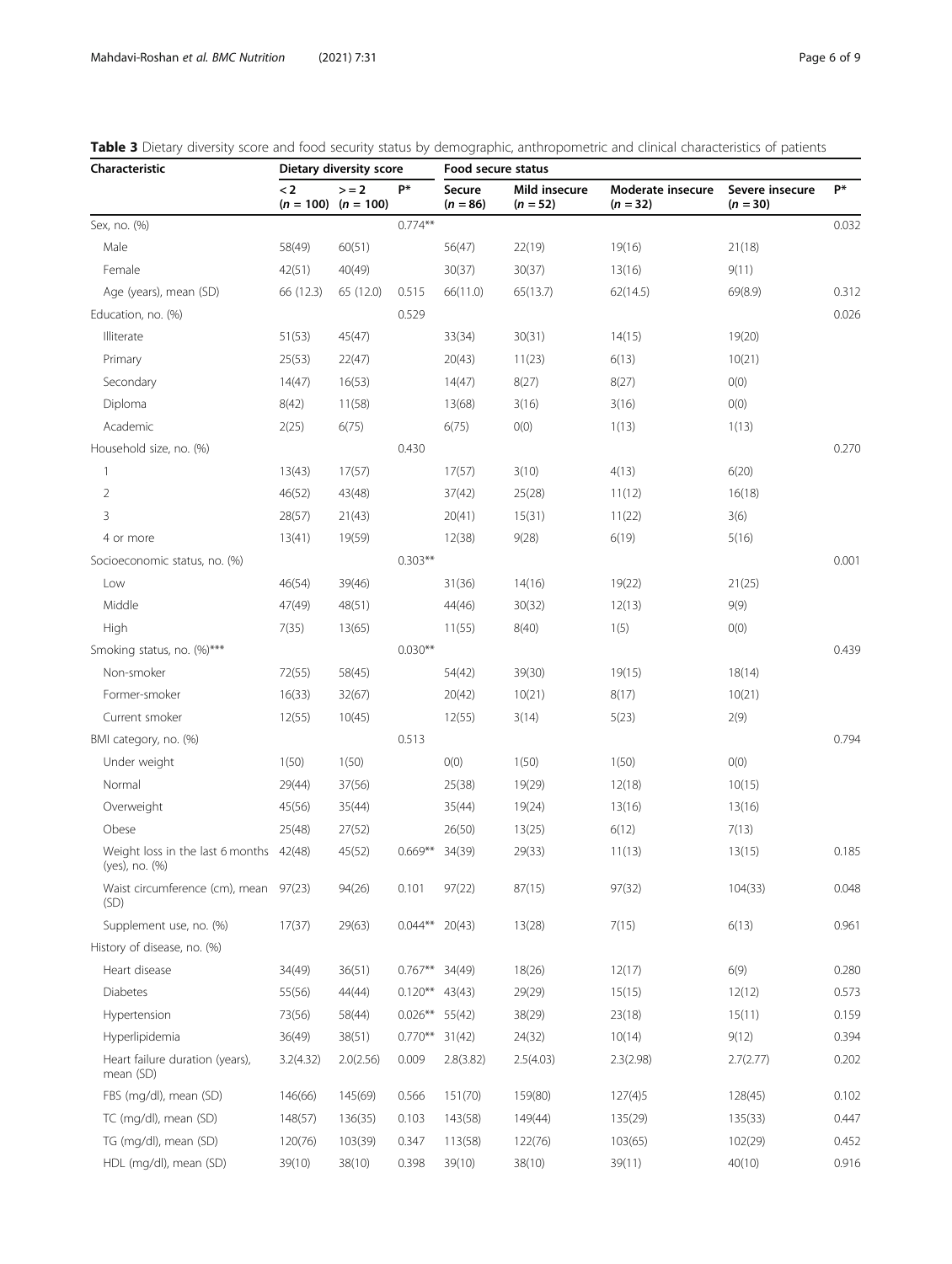| Characteristic                          | Dietary diversity score |                                    |       | Food secure status   |                             |                                 |                               |       |
|-----------------------------------------|-------------------------|------------------------------------|-------|----------------------|-----------------------------|---------------------------------|-------------------------------|-------|
|                                         | $\leq 2$                | $> = 2$<br>$(n = 100)$ $(n = 100)$ | P*    | Secure<br>$(n = 86)$ | Mild insecure<br>$(n = 52)$ | Moderate insecure<br>$(n = 32)$ | Severe insecure<br>$(n = 30)$ | Р*    |
| LDL (mg/dl), mean (SD)                  | 84(46)                  | 76(30)                             | 0.338 | 80(47)               | 87(33)                      | 74(25)                          | 75(31)                        | 0.331 |
| Ejection fraction (%), mean (SD) 25(11) |                         | 28(12)                             | 0.108 | 26(11)               | 27(13)                      | 26(11)                          | 29(12)                        | 0.600 |

<span id="page-6-0"></span>Table 3 Dietary diversity score and food security status by demographic, anthropometric and clinical characteristics of patients (Continued)

SD indicated standard deviation, BMI body mass index, FBS fasting blood sugar, TC total cholesterol, TG triglyceride, HDL high density lipoprotein, LDL low density lipoprotein, BUN blood urea nitrogen, NA sodium, K potassium

\* P-value was reported from Kruskal-Wallis test except otherwise indicated

\*\* P-value was reported from Chi-square test

\*\*\* Based on the post-hoc paired comparisons, only former-smokers compared to non-smokers had significantly greater diet diversity  $(P = 0.006)$  and other comparisons was not significant  $((P > 0.05$  for all)

Since food insecurity is associated with several cardiometabolic problems, including diabetes and obesity [[24](#page-8-0), [25\]](#page-8-0), interventions aiming to reduce the prevalence of food insecurity can be effective in developing nutritional status of patients with chronic diseases.

Based on findings of this study, subjects with lower educational level and higher waist circumference were more likely to have food insecurity. Additionally, food insecurity was independently associated with gender and household economic condition. Patients with low economic status were more likely to have food insecurity. Prevalence of food insecurity based upon household income/expenditure surveys was 10% according to a metaanalyze experiential/perception-based study in Iran, this systematic review and meta-analysis survey reported rates of mild, moderate and severe food insecurity of 9.3, 5.6 and 3.7%, respectively in 2004 [\[41\]](#page-8-0). In the current study, we found that women tended to be more food secure and mild insecure than men; meanwhile, men were

more likely to experience severe food insecurity in comparison to women. This finding may be due to the probability that men, as heads of households in this region, pay more attention to other family members' diet than their own, especially in low-income families struggling with difficult financial access to food.

Chronic diseases are nutrition related and establishing a therapy to prevent and manage chronic diseases is a modification [[45](#page-8-0)–[47\]](#page-8-0). Seligman et al. in their study found a relationship between food insecurity and clinical evidence of hypertension and diabetes [\[46](#page-8-0)]. In the study of Vaccaro et al. adults with chronic diseases had greater food insecurity and men had better dietary security state [[48](#page-8-0)], but in present study there was not found any significant correlation between chronic diseases and food insecurity which can be because of the possibility that in our study the overall amount of severe food insecurity was low.

Although the mean of dietary diversity at different levels of food security was higher in patients with

| Characteristic       | Dietary diversity score          |       | Characteristic       | Food secure status                |         |  |
|----------------------|----------------------------------|-------|----------------------|-----------------------------------|---------|--|
|                      | Adjusted OR (95% C) <sup>a</sup> | P     |                      | Adjusted OR (95% CI) <sup>a</sup> | P       |  |
| Smoking status       |                                  | 0.036 | Sex                  |                                   | 0.061   |  |
| Non-smoker           | 1.00                             |       | Male                 | 1.00                              |         |  |
| Former-smoker        | $2.70(1.27 - 5.75)$              | 0.010 | Female               | $1.90(0.97 - 3.71)$               |         |  |
| Current smoker       | $1.31(0.47 - 3.66)$              | 0.604 | Socioeconomic status |                                   | < 0.001 |  |
| Supplement use       |                                  | 0.019 | Low                  | 1.00                              |         |  |
| No                   | 1.00                             |       | Middle               | 3.48 (1.79-6.76)                  | < 0.001 |  |
| Yes                  | $2.42(1.16 - 5.05)$              |       | High                 | 20.32 (2.56-161.19)               | 0.004   |  |
| Hypertension disease |                                  | 0.006 |                      |                                   |         |  |
| Yes                  | 1.00                             |       |                      |                                   |         |  |
| No                   | $2.58(1.31 - 5.08)$              |       |                      |                                   |         |  |
| <b>TC</b>            | $0.99(0.98 - 1.00)$              | 0.051 |                      |                                   |         |  |
| Ejection fraction    | $1.03(0.99 - 1.05)$              | 0.073 |                      |                                   |         |  |

Table 4 Odds ratios and 95% confidence intervals of being in dietary diversity scores > = 2 or being in food secure or mild insecure status by characteristics of patients independently related to dietary diversity score or food secure status

<sup>a</sup>To predict dietary diversity scores > = 2 or being in food secure or mild insecure status based on patients' characteristics, a backward stepwise multiple logistic regression was performed

TC indicated total cholesterol, OR odds ratio, CI, confidence interval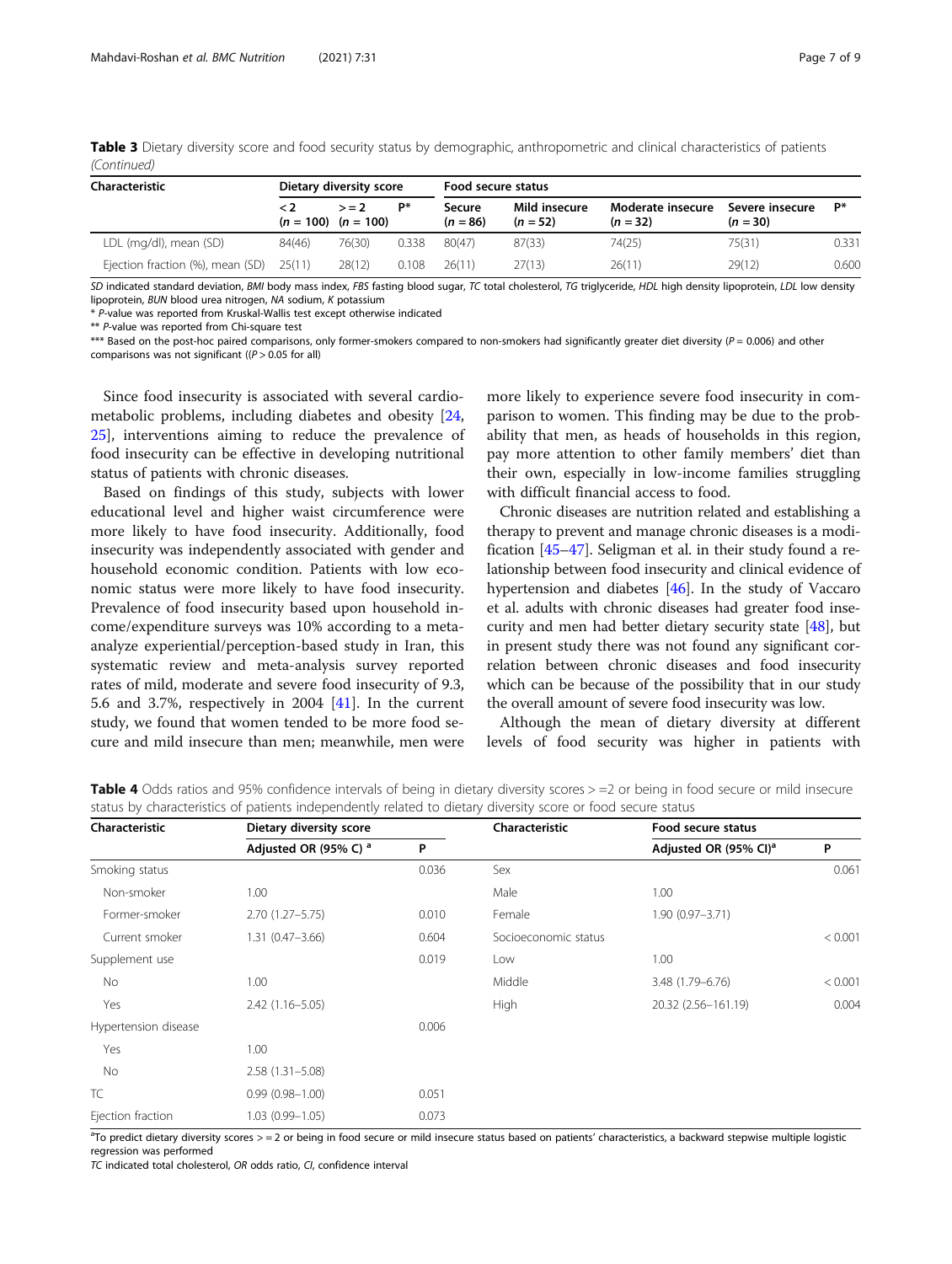<span id="page-7-0"></span>complete food security and mild insecurity than patients with moderate to severe insecurity, the difference was not statistically significant. This might be due to the fact that food security questionnaire mostly emphasizes on economic access and the availability of healthy and nutritious food than the diversity of diet.

There are some limitations in this study, such as the cross-sectional design of the study which limits causal relationship between dietary diversity, food security and related factors. Furthermore, although the sample size calculated based on the previous study had a power of 80 and 95% confidence interval, it seems that designing larger prospective cohort studies might be of value in better investigating the determinant factors of dietary diversity and food security.

### Conclusion

Current study showed that patients with HF had low dietary diversity. Also among these patients, those with hypertension, non-smokers and current smokers, those who did not take any supplement, patients with high cholesterol level and lower ejection fraction had lower DDS compared to others. Also, more than half of the heart failure patients were suffering from food insecurity to some extents, of which males and patients with low economic status represents higher levels of food insecurity. Although these findings are preliminary and need further confirmation, it can be mentioned that developing an efficient educational program during hospitalization in order to encourage HF patients to consume a variety of foods within their habitual diet which sufficiently provides essential nutrients can be of high importance. Also, the importance and consequences of high prevalence of food insecurity among HF patients particularly the male subjects call for an urgent action.

#### Abbreviations

BMI: Body mass index; CVDs: Cardiovascular diseases; DDS: Dietary diversity score; FFQ: Food frequency questionnaire; HF: Heart failure; HFIA S: Household food insecurity access scale

#### Acknowledgements

We thank the participants of the present study.

#### Authors' contributions

MMR, AA: Conceived and designed the work that led to the submission, acquired data, and played an important role in interpreting the results. MMR, AA, AV, SMM: Acquired data. MMR, AA: Played an important role in interpreting the results. MMR, AA, AV: Drafted the manuscript. MMR, AA, AV, SMM: approved the final version and agreed to be accountable for all aspects of the work in ensuring that questions related to the accuracy or integrity of any part of the work are appropriately investigated and resolved.

#### Funding

This research did not receive any specific grant, research no. 2149.

#### Availability of data and materials

The datasets of the current study are available from the corresponding author on reasonable request.

#### **Declarations**

#### Ethics approval and consent to participate

The study protocol was in accordance with the guidelines of the 2013 version of the Helsinki Declaration and was approved by the ethics committee of Guilan University of Medical Sciences with the code number IR.GUMS.REC.1397.320, and informed consent was obtained from all subjects/ legal guardians.

#### Consent for publication

Not applicable.

#### Competing interests

The authors declare no potential conflicts of interest with respect to the research, authorship, and/or publication of this article.

#### Author details

<sup>1</sup> Cardiovascular Diseases Research Center, Department of Cardiology Heshmat Hospital, School of Medicine, Guilan University of Medical Sciences, Rasht, Guilan, Iran. <sup>2</sup> Department of Nutrition, School of Medicine, Guilan University of Medical Sciences, Rasht, Iran. <sup>3</sup> Research Center of Health and Environment, School of Health, Guilan University of Medical Sciences, Rasht, Iran.

#### Received: 26 February 2021 Accepted: 10 May 2021 Published online: 09 July 2021

#### References

- 1. Abshire M, Xu J, Baptiste D, Almansa JR, Xu J, Cummings A, et al. Nutritional interventions in heart failure: a systematic review of the literature. J Card Fail. 2015;21(12):989–99. <https://doi.org/10.1016/j.cardfail.2015.10.004>.
- 2. Wawrzeńczyk A, Anaszewicz M, Wawrzeńczyk A, Budzyński J. Clinical significance of nutritional status in patients with chronic heart failure—a systematic review. Heart Fail Rev. 2019;24(5):671–700. [https://doi.org/10.1](https://doi.org/10.1007/s10741-019-09793-2) [007/s10741-019-09793-2](https://doi.org/10.1007/s10741-019-09793-2).
- 3. Azadbakht L, Mirmiran P, Esmaillzadeh A, Azizi F. Dietary diversity score and cardiovascular risk factors in Tehranian adults. Public Health Nutr. 2006;9(6): 728–36. <https://doi.org/10.1079/PHN2005887>.
- 4. Farhangi MA, Jahangiry L. Dietary diversity score is associated with cardiovascular risk factors and serum adiponectin concentrations in patients with metabolic syndrome. BMC Cardiovasc Disord. 2018;18(1):68. [https://doi.](https://doi.org/10.1186/s12872-018-0807-3) [org/10.1186/s12872-018-0807-3](https://doi.org/10.1186/s12872-018-0807-3).
- 5. Déré K, Djohan Y, Koffi K, Manhan K, Niamké A, Tiahou G. Individual dietary diversity score for diabetic and hypertensive patients in cote d'Ivoire. Int J Nutr. 2016;2(1):38–47.
- Azadbakht L, Mirmiran P, Azizi F. Dietary diversity score is favorably associated with the metabolic syndrome in Tehranian adults. Int J Obes. 2005;29(11):1361–7. <https://doi.org/10.1038/sj.ijo.0803029>.
- 7. Ahmadi A, Soori H, Mobasheri M, Etemad K, Khaledifar A. Heart failure, the outcomes, predictive and related factors in Iran. J Mazandaran Univ Med Sci. 2014;24(118):180–8.
- 8. Kenchaiah S, Narula J, Vasan RS. Risk factors for heart failure. Med Clin North Am. 2004;88(5):1145–72. <https://doi.org/10.1016/j.mcna.2004.04.016>.
- 9. Sarrafzadegan N, Mohammmadifard N. Cardiovascular disease in Iran in the last 40 years: prevalence, mortality, morbidity, challenges and strategies for cardiovascular prevention. Arch Iranian Med. 2019;22(4):204–10.
- 10. Jéquier E, Constant F. Water as an essential nutrient: the physiological basis of hydration. Eur J Clin Nutr. 2010;64(2):115–23. [https://doi.org/10.1038/](https://doi.org/10.1038/ejcn.2009.111) [ejcn.2009.111.](https://doi.org/10.1038/ejcn.2009.111)
- 11. Lichtenstein AH, Russell RM. Essential nutrients: food or supplements?: where should the emphasis be? Jama. 2005;294(3):351–8. [https://doi.org/1](https://doi.org/10.1001/jama.294.3.351) [0.1001/jama.294.3.351.](https://doi.org/10.1001/jama.294.3.351)
- 12. BT k G, Dop M. Guidelines for Measuring Households and Individual Dietary Diversity. In: FAO: Nutrition and Consumer Protection Division, Food and Agriculture Organization of the united Nations and European Union; 2010.
- 13. Azadbakht L, Zaribaf F, Haghighatdoost F, Esmaillzadeh A. Association of dietary diversity score with obesity and central adiposity among female university students in Isfahan, Iran. Iranian J Nutr Sci Food Technol. 2010; 5(2):27–34.